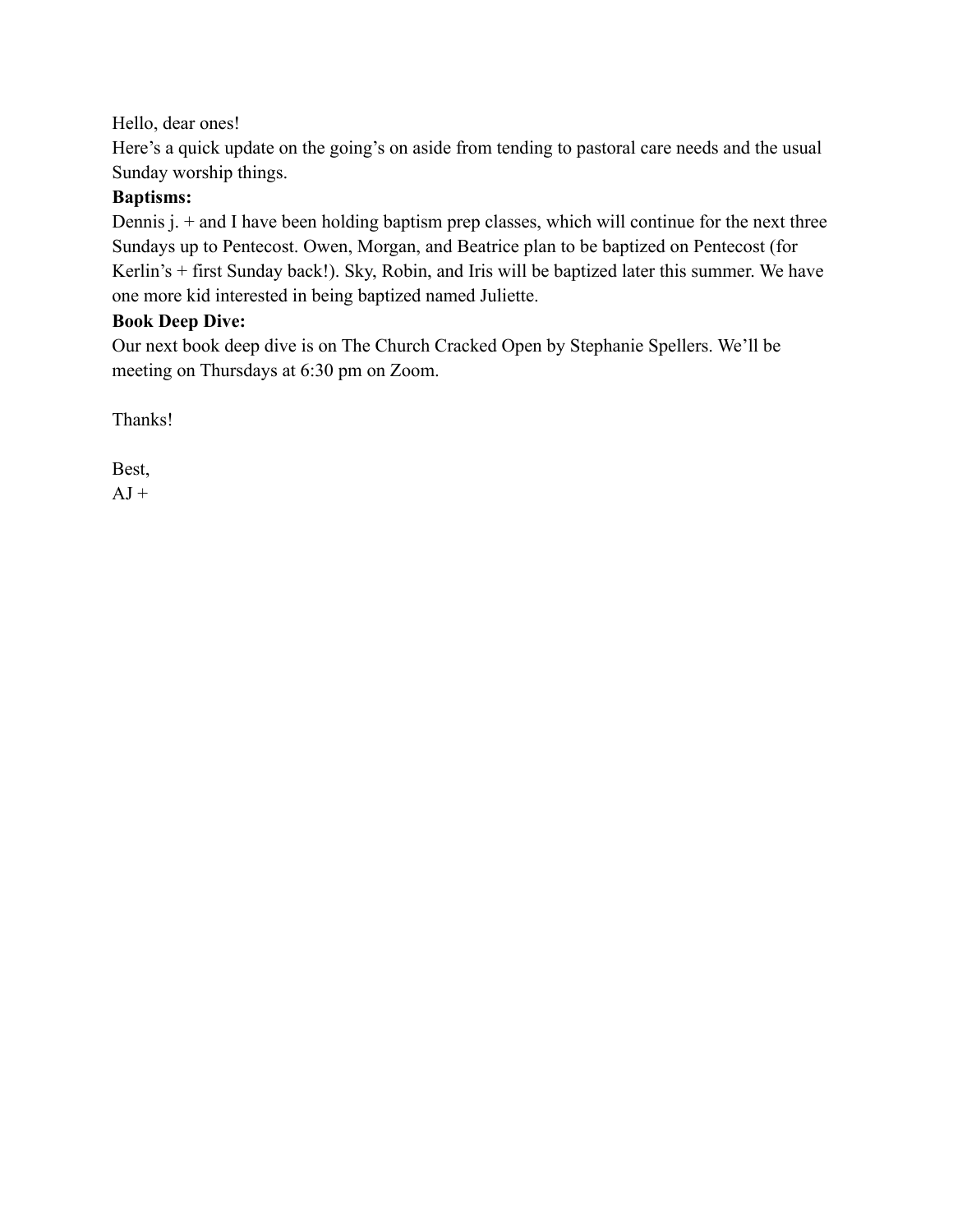Senior Warden Report Virtual Vestry Meeting - May 2022 Submitted by Anne Parks, Senior Warden

Welcome to St. David's in May.

We are over half way through Mother Kerlin's sabbatical and in reflection around what the life of our church is when she is away. I am seeing this in a variety of ways. I encourage you to reflect around what this has meant to you. For me it has been engaging in new ways to help in the mornings. It's been reaching out and connecting with new and familiar faces I see on Sundays. It's in asking questions about where I can be useful. It's asking others to step in and team in new ways.

### **To me, it's just showing up.**

How are you showing up? How is Saint David of Wales feeding you in your life? How are you feeding the life of St. David's with your gifts?

How do you dream to see St. David's showing up in this world? How do you fit into making these dreams a reality?

Does a ministry team speak to you? How do your gifts and experiences support our small, but mighty community?

There are so many ways to share your talents, your gifts and the treasures that are YOU. Please contact me directly if you are looking for any way to connect.

There is so much in our world that can feel utterly overwhelming. Sometimes (for me at least) finding ways to do good for others gives me just a little bit of hope.

Find, hug, and love the people in your life giving you hope. Cherish them. Know there are always new connections and love to see and be in this beautiful and broken world.

See you all at church, and may the Lord be with you.



Do Justice \* Love Mercy \* Walk humbly with God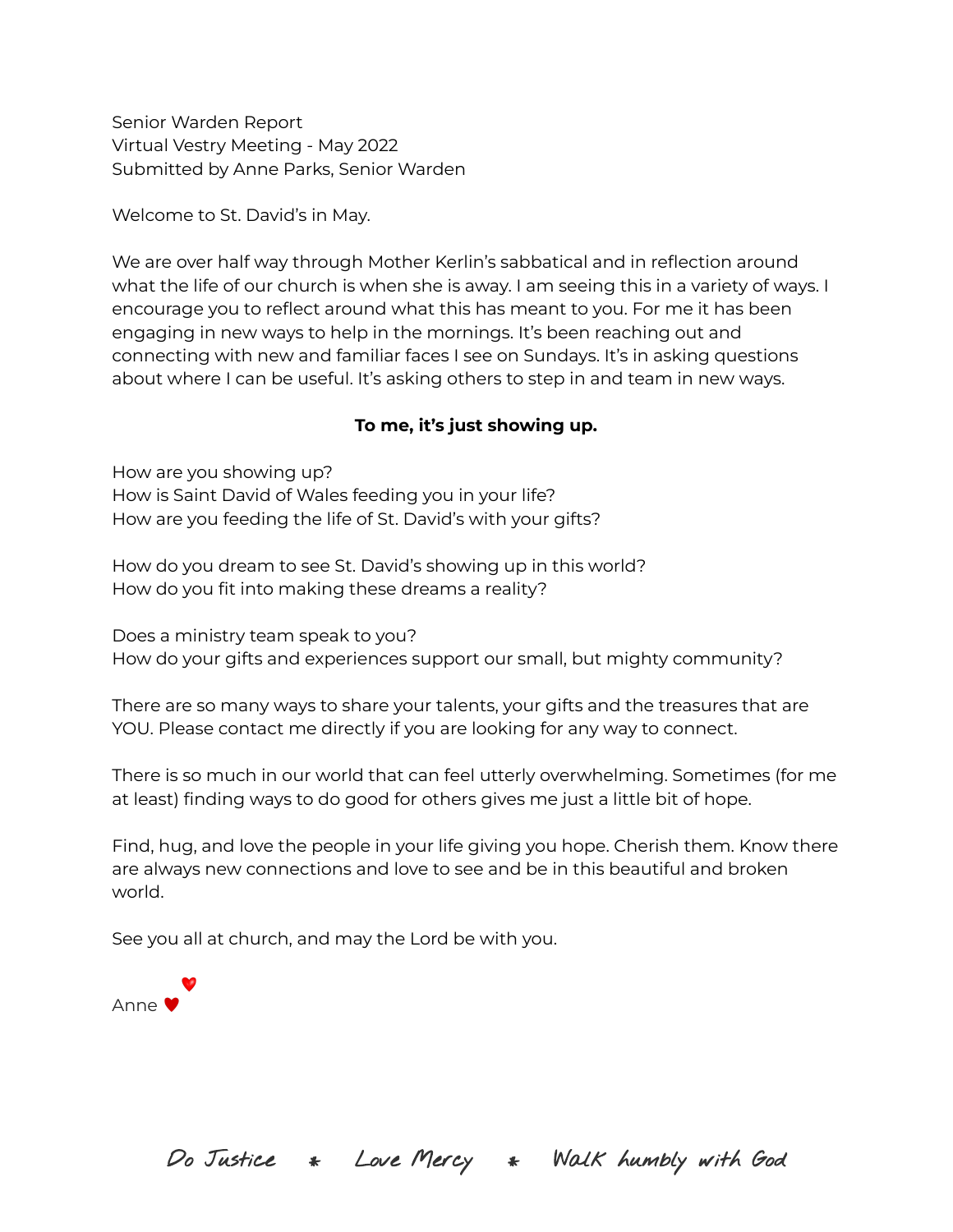Dear St. David of Wales Community,

I'm a few months into being Junior Warden now and I continue to be very grateful for support and grace as I continue to learn. I think it's been an adjustment for everyone. For many years, the marvelous Gary Allen was the Junior Warden as well as effectively the Sexton/Facilities Manager. Now these roles are split between myself and Br. Finn Coll, who is our Sexton as well as our Music Director. Between the two of us, as well as contractors and volunteers as needed, we're committed to making sure our building and grounds are functioning well.

Since Br. Finn has two jobs to do at St. David's, and I have a full-time job in addition to being Junior Warden, we both frequently rely on the community to tell us what needs attention in our building and grounds. Communication is crucial, so we need to make it as easy as possible for folks to tell us their concerns and requests about the St. David's property.

With that in mind, Br. Finn and I have created a **new Building and Grounds Maintenance Request Form** that will be the best way to make sure your requests get heard and addressed. If you're not technologically inclined, any member of our vestry can fill it out on your behalf (see our pictures in the hallway near the office). Our hope is that this form will help us all communicate clearly about what's going on with the building.

As we get to this month's building update, I want to start with some good news: Br. Finn was recently able to hire **janitorial contractors to clean St. David's every other week**! Thank you to everyone for your patience during this longer-than-anticipated search. By the time you read this, you should be enjoying a freshly-cleaned building!

Speaking of cleaning, a huge **thank you to everyone who attended our spring cleaning party** on Palm Sunday. We had an unusually large group of volunteers, and I hope to keep the momentum and fun going. Stay tuned for the announcement of our next deep clean in summer.

Thank you as well to those who responded to the recent call for **lawn mowing**. Br. Finn and I are working out the details, but it seems we have many possibilities of volunteer or paid lawn mowing on a regular basis. I appreciate everyone who came forward to help.

The Building and Grounds Committee is still **looking for folks with all levels of gardening experience** who would enjoy tending to the earth around St. David's together. Send me an email at juniorwarden@saintdavidpdx.org if you're interested.

As always, **please reach out to me** at juniorwarden@saintdavidpdx.org if you want to talk about our building and grounds. Because of my work schedule, I respond to most non-urgent Junior Warden communications on Friday afternoons. I am deeply grateful to be part of St. David's.

Yours in Christ, Rachel Klein, Junior Warden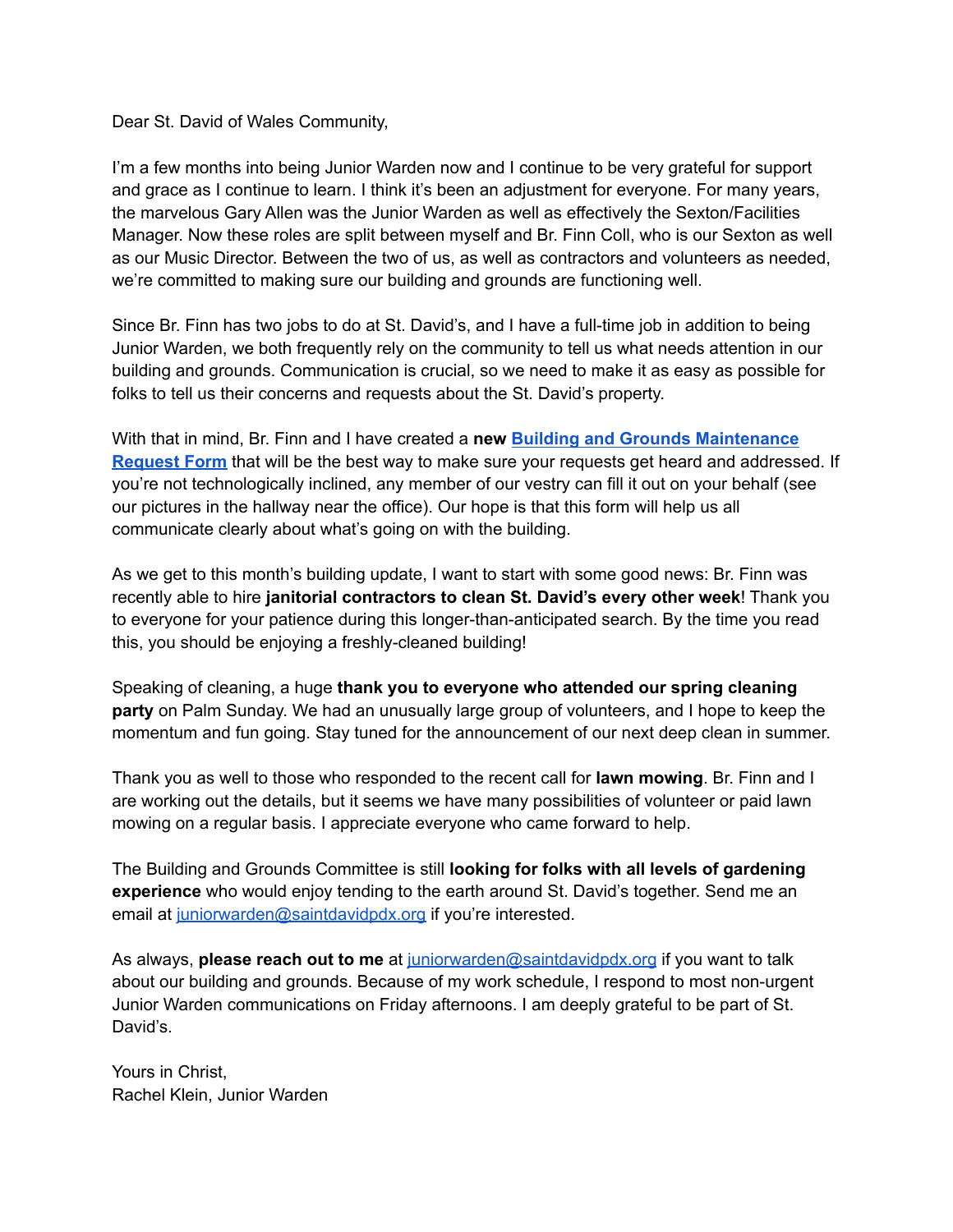#### **April Income**:

- **Pledge**: \$7,390. 54% budget. 2021: \$9,325
- **Plate, Special Gifts**: \$14,497. 580% budget. Includes \$13,902 one time special gift. 2021: \$925
- **Pledge, Plate, Special Gifts**: \$21,887. 134% budget. 2021: \$10,160
- **Building Use**: \$3,835. 61% budget. 2021: \$1,450

#### **YTD**:

- **Pledge:** \$89,771. 163% budget. 2021: \$79,270
- **Plate, Special Gifts**: \$16,876. 168% budget. 2021: \$4,050
- **Pledge, Plate, Special Gifts**: \$106,638. 164% budget. 2021: \$83,320
- **Building Use**: \$20,623. 82% budget. 2021: \$6,660

#### **April Expenses**:

Typical. See Reports.

Most costs are fixed. Light spending on the building so far. Gas bill has been high, but should level out.

We are +\$28,232 for the year.

**Pledgers**: Madeline has been contacting folks who did not turn in a pledge card, but are active in parish life and/or give regularly. It is helpful to parish standing if more folks are counted as pledgers. Folks have been supportive. We are at 50+ pledgers now.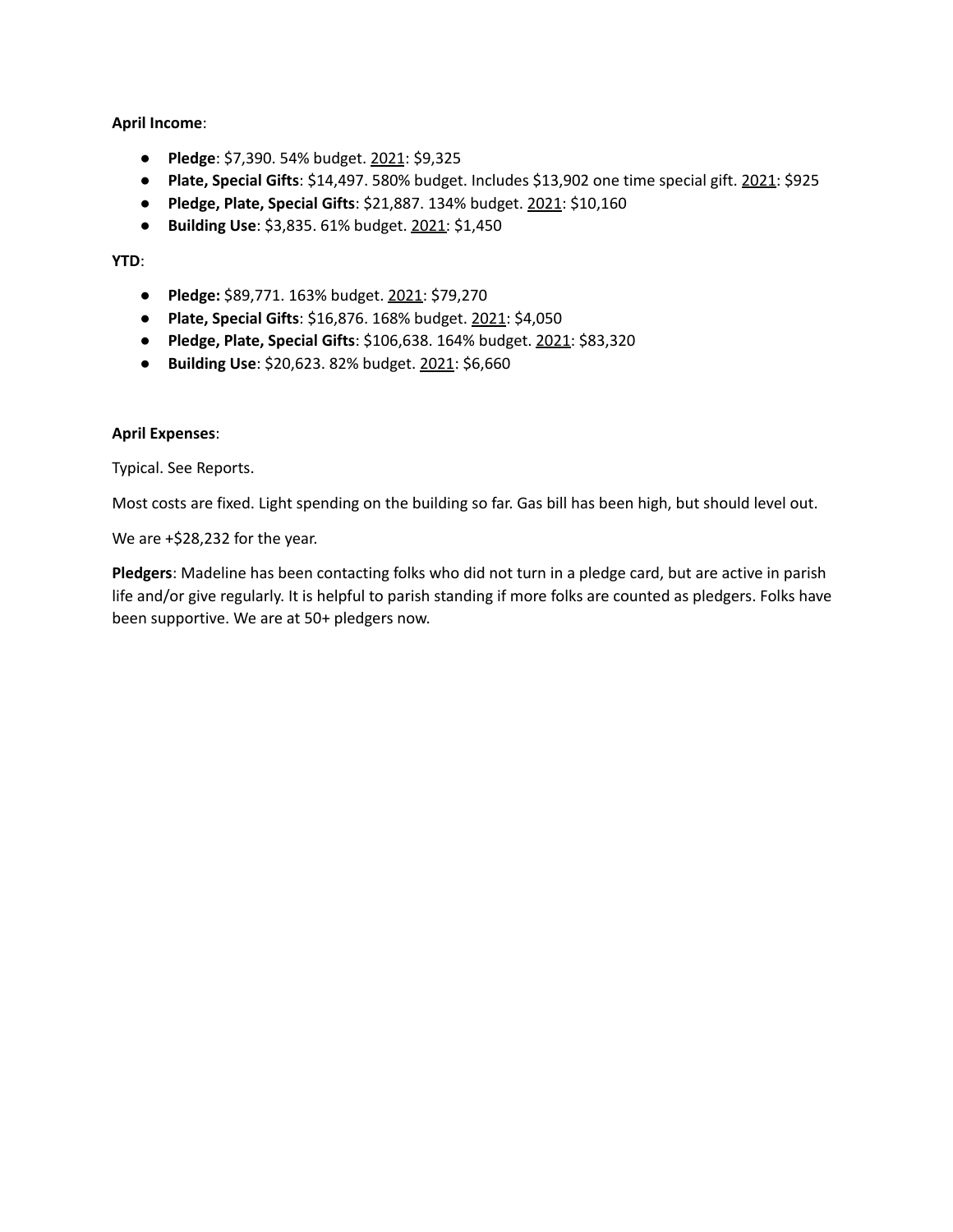## Statement of Activity April 2022

|                                            | TOTAL       |
|--------------------------------------------|-------------|
| Revenue                                    |             |
| 40000 Pledges, Loose Plate and Gifts       |             |
| 40100 Pledges                              | 7,390.65    |
| 40300 Gifts/Open Plate                     | 14,497.00   |
| Total 40000 Pledges, Loose Plate and Gifts | 21,887.65   |
| 41000 Other Income                         |             |
| 41100 Building Use Fees{25}                | 3,835.00    |
| 41110 Building Use Security Deposits       | 100.00      |
| Total 41100 Building Use Fees{25}          | 3,935.00    |
| 41800 Interest Income Banking              | 107.99      |
| Total 41000 Other Income                   | 4,042.99    |
| <b>Total Revenue</b>                       | \$25,930.64 |
| <b>GROSS PROFIT</b>                        | \$25,930.64 |
| Expenditures                               |             |
| 60000 Compensation                         |             |
| 60100 Rector Stipend/Regular Hours         | 3,774.00    |
| 60110 Rector Housing                       | 3,546.00    |
| 60120 Rector Life Insurance                | 26.80       |
| 60130 Rector Pension                       | 1,172.00    |
| 60200 Building Curator                     | 832.24      |
| 60210 Associate Priest Housing             | 1,840.00    |
| 60220 Associate Priest Pension             | 331.20      |
| 60300 Children's Ministry Coordinator      | 642.00      |
| 60400 Music Director                       | 1,416.76    |
| 60600 Parish Administrator                 | 2,898.00    |
| 60610 Administrator Pension                | 261.00      |
| 60620 Administrator Health Insurance       | 814.00      |
| 60630 Administrator Life Insurance         | 6.70        |
| 60800 Payroll Expenses                     |             |
| 60820 Social Sec/Medicare                  | 442.86      |
| 60830 Workers Comp/WBF                     | 105.55      |
| <b>Total 60800 Payroll Expenses</b>        | 548.41      |
| Total 60000 Compensation                   | 18,109.11   |
| 62000 Building & Grounds Expenses          |             |
| 62200 Building and Property Security       | 147.69      |
| 62300 Building & Janitorial Supplies       | 35.00       |
| 62560 Repairs and Maintenance              | 402.68      |
| Total 62000 Building & Grounds Expenses    | 585.37      |
| 62600 DPA                                  | 2,451.00    |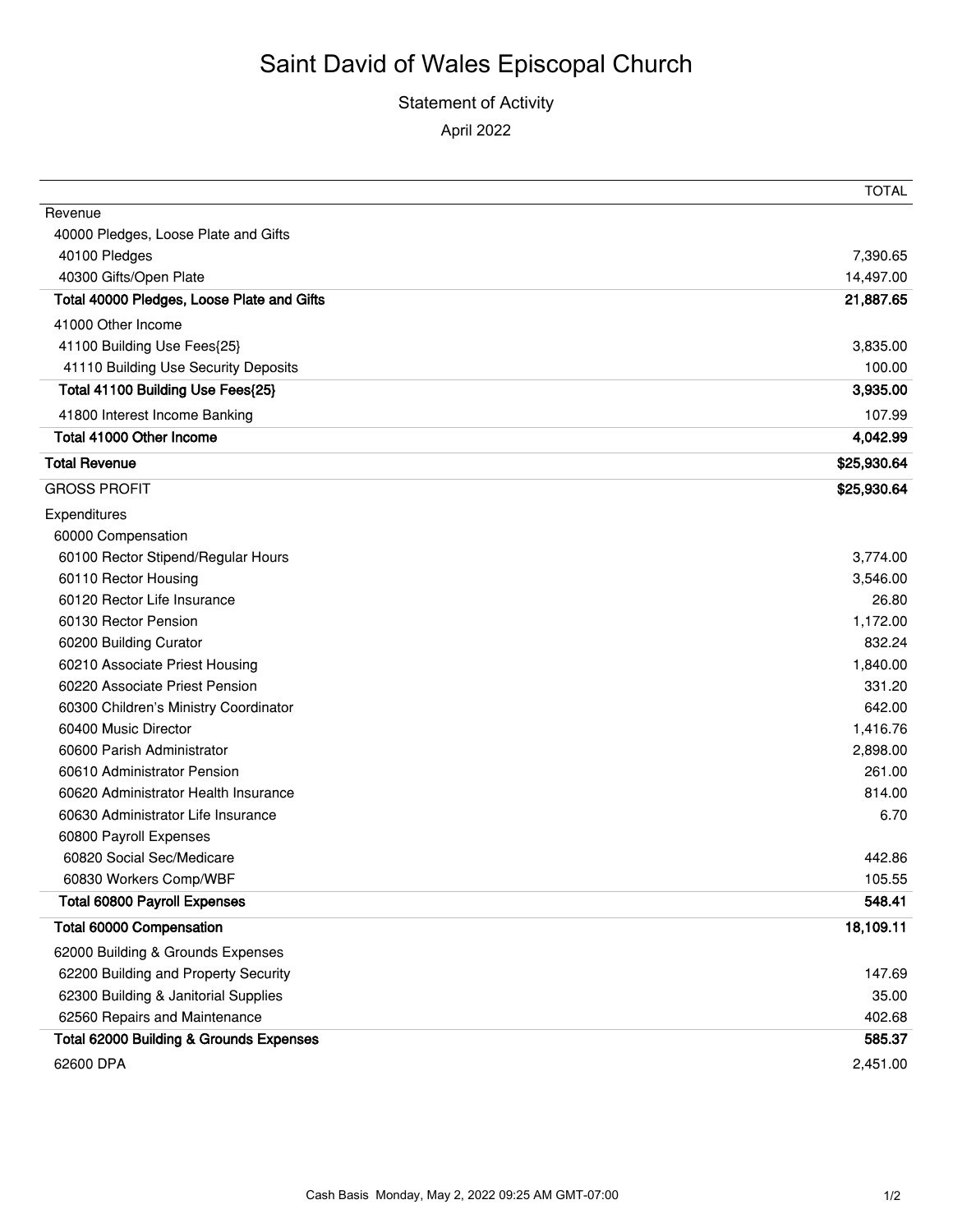## Statement of Activity April 2022

|                                               | <b>TOTAL</b> |
|-----------------------------------------------|--------------|
| 63000 Church & Office Expenses                |              |
| 63100 Altar Guild                             | 167.48       |
| 63150 Bank Charges                            | 3.16         |
| 63250 Copier Expenses                         | 172.30       |
| 63550 Office Supplies & Expenses              | 64.03        |
| 63650 Postage and Delivery                    | 118.00       |
| 63750 Telephone/Fax/Internet Expense          | 261.07       |
| 63800 Youth Ministry Expense Not Compensation | 386.85       |
| Total 63000 Church & Office Expenses          | 1,172.89     |
| 66700 Professional Services                   |              |
| 66720 Supply Musicians                        | 400.00       |
| <b>Total 66700 Professional Services</b>      | 400.00       |
| 68600 Utilities                               |              |
| 68630 Gas                                     | 1,065.13     |
| 68640 Water                                   | 532.00       |
| 68800 Electricity                             | 443.00       |
| 68850 Garbage                                 | 155.00       |
| <b>Total 68600 Utilities</b>                  | 2,195.13     |
| 69000 PayPal Fees                             | 12.22        |
| 69120 Vanco Fees                              | 36.37        |
| <b>Total Expenditures</b>                     | \$24,962.09  |
| <b>NET OPERATING REVENUE</b>                  | \$968.55     |
| <b>NET REVENUE</b>                            | \$968.55     |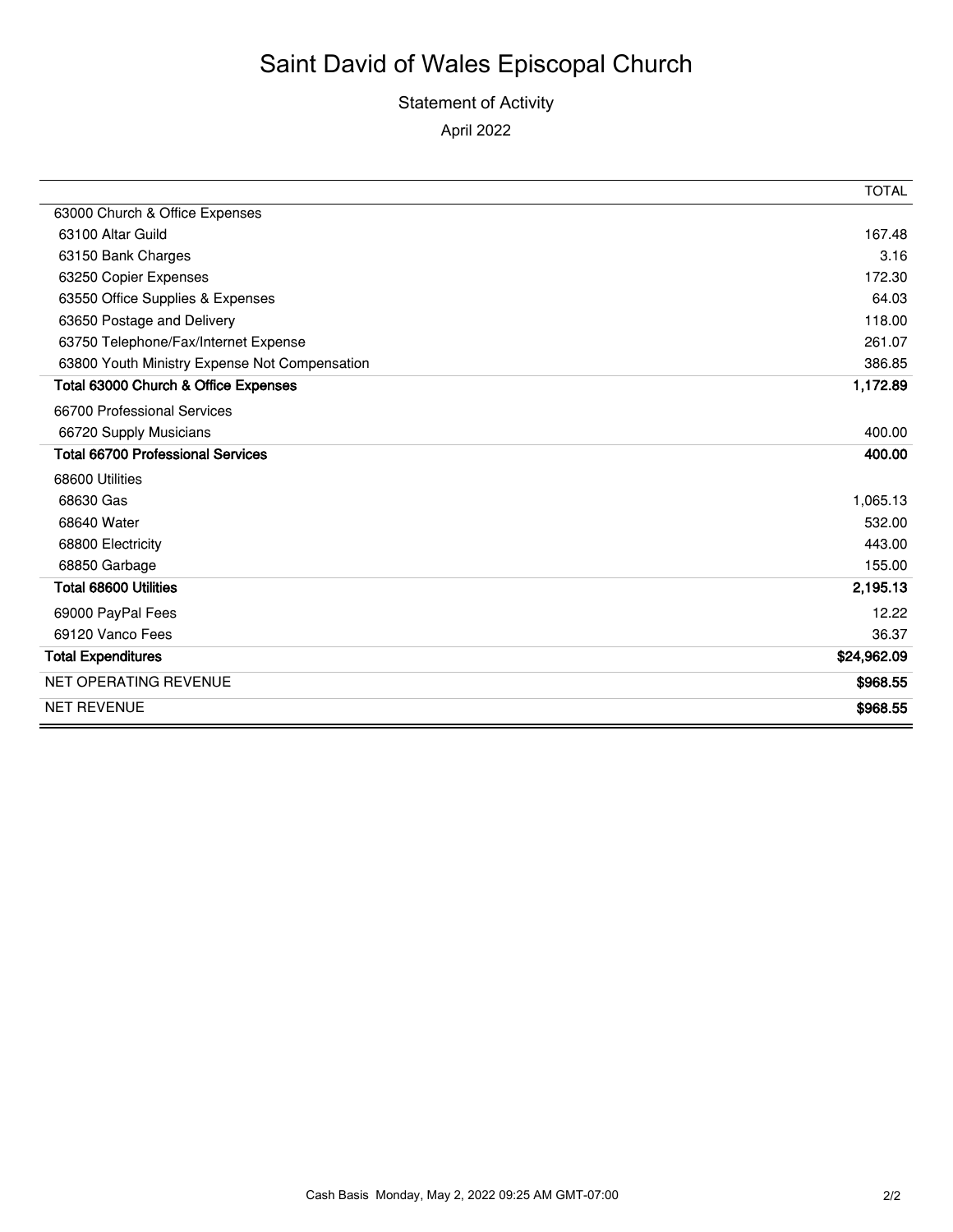Statement of Activity

January - April, 2022

|                                            | <b>TOTAL</b> |
|--------------------------------------------|--------------|
| Revenue                                    |              |
| 40000 Pledges, Loose Plate and Gifts       |              |
| 40100 Pledges                              | 89,761.65    |
| 40300 Gifts/Open Plate                     | 16,867.00    |
| Total 40000 Pledges, Loose Plate and Gifts | 106,628.65   |
| 41000 Other Income                         |              |
| 41100 Building Use Fees{25}                | 20,623.00    |
| 41110 Building Use Security Deposits       | 100.00       |
| Total 41100 Building Use Fees{25}          | 20,723.00    |
| 41200 Fundraising Events                   |              |
| 41250 Fundraising Income Other             | 84.73        |
| <b>Total 41200 Fundraising Events</b>      | 84.73        |
| 41700 Diocesan Grant                       | 2,500.00     |
| 41800 Interest Income Banking              | 425.81       |
| Total 41000 Other Income                   | 23,733.54    |
| <b>Total Revenue</b>                       | \$130,362.19 |
| <b>GROSS PROFIT</b>                        | \$130,362.19 |
| Expenditures                               |              |
| 60000 Compensation                         |              |
| 60100 Rector Stipend/Regular Hours         | 15,096.00    |
| 60110 Rector Housing                       | 14,184.00    |
| 60120 Rector Life Insurance                | 107.20       |
| 60130 Rector Pension                       | 4,688.00     |
| 60200 Building Curator                     | 3,485.38     |
| 60210 Associate Priest Housing             | 7,360.00     |
| 60220 Associate Priest Pension             | 1,324.80     |
| 60300 Children's Ministry Coordinator      | 2,487.87     |
| 60400 Music Director                       | 6,193.76     |
| 60600 Parish Administrator                 | 11,592.00    |
| 60610 Administrator Pension                | 1,044.00     |
| 60620 Administrator Health Insurance       | 3,284.00     |
| 60630 Administrator Life Insurance         | 26.80        |
| 60800 Payroll Expenses                     |              |
| 60820 Social Sec/Medicare                  | 1,823.70     |
| 60830 Workers Comp/WBF                     | 422.57       |
| <b>Total 60800 Payroll Expenses</b>        | 2,246.27     |
| Total 60000 Compensation                   | 73,120.08    |